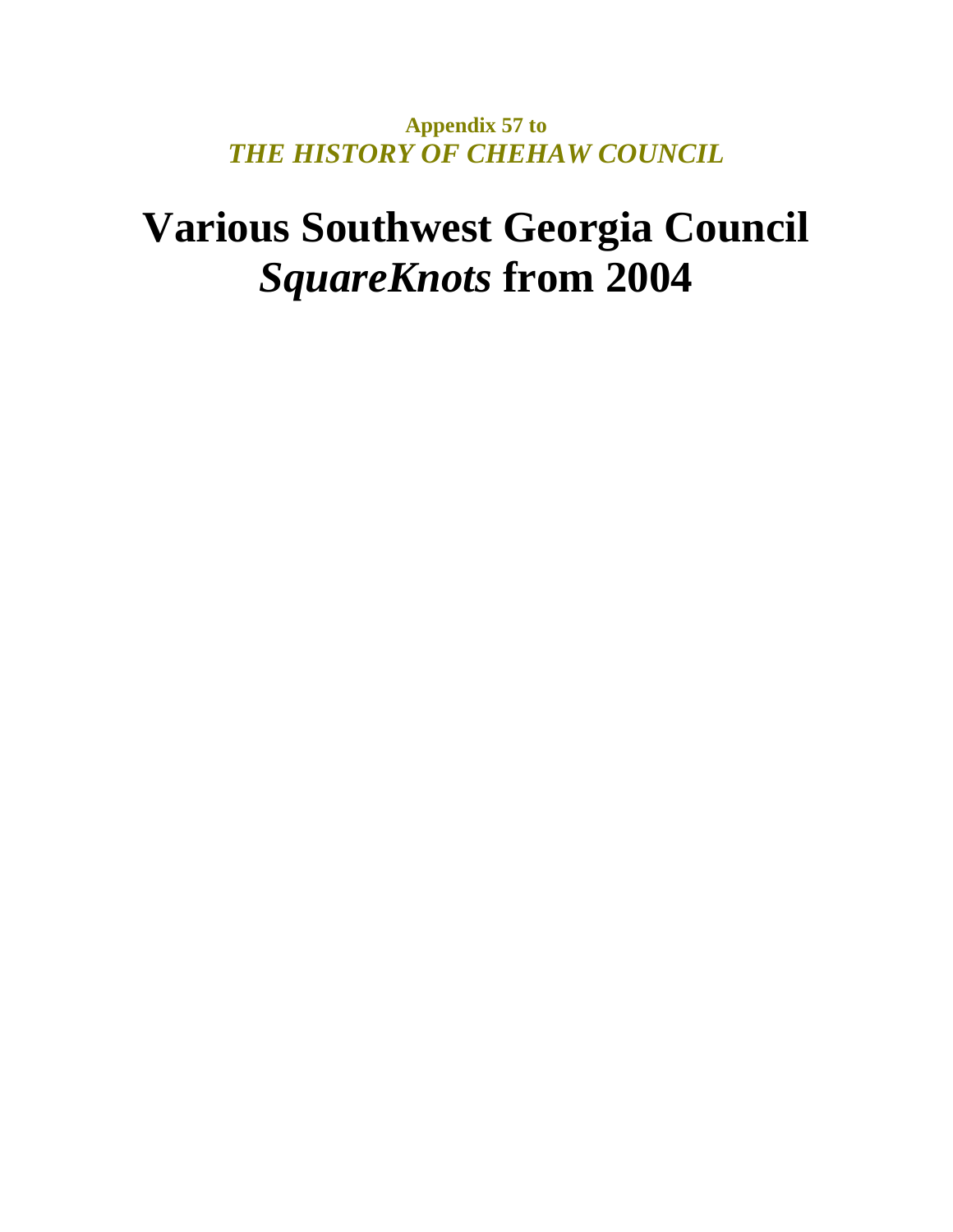SQUARE **SECTION** KNOT

# Southwest Georgia Council, BSA

WEBSITE : www.swgabsa.org Volume 2004 No. 1 February - April 2004



# **COUNCIL RECOGNITION BANQUET**



The Council Annual Banquet will be held on Friday, February 20th at 7:00 p.m..

Recognized at the banquet will be 32 Class of 2003 Eagle Scouts and the Silver Beaver recipients. We will also honor the 2003 Executive Board and Officers of the Council, and introduce the Executive Board and Officers for 2004. Reservations and monies must be in the scout office by Monday, February 16th. The cost is \$15 per person. Mail outs should already be received in each scouter's home. Hope to see you there!!!!!

# **FRIENDS OF SCOUTING**

 Southwest Georgia Council's Friends of Scouting Enrollment Campaign is one instrument through which the Council builds a permanent financial constituency. The Council's budget for 2004 is \$415,000. Services provided by this budget include:

service to our charter partners, volunteers and youth served, camping and activities, and camp and council facility maintenance.

 The council receives support from a number of different sources: events and products sales, camping and activities, and United Way. Our Friends of Scouting campaigns provide 45% of our operating income.

Our council and each of our three districts will be conducting community campaigns and numerous unit/ family enrollment campaigns.

# **COUNCIL CAMPOREE**

 You have 2 months to prepare for the Council Camporee for Boy Scouts and Cub Scouts!!! The council apologizes for the date changes, but we are offering a fun-filled weekend for you and your boys. We hope to see you all there. Activities are being planned at this time. Some include survival skills, fire building, lashing, pioneering, Dutch oven dessert competition, and patrol and den flag contest. More to follow……….

Each leader will receive a registration packet by mail. BUT make your plans now to attend!

# April 30, May 1,2 Camp Osborn

 All units will do their own cooking. Boy Scouts will camp On The Ridge. Cub Scouts will camp in Cub World and the handicraft area.

### CUB COUNCIL PINE WOOD DERBY

A Pinewood Derby competition for the top 5 winners in each pack will be held.

## Mark your calendars and inform your boys.

Serving 17 counties in Southwest Georgia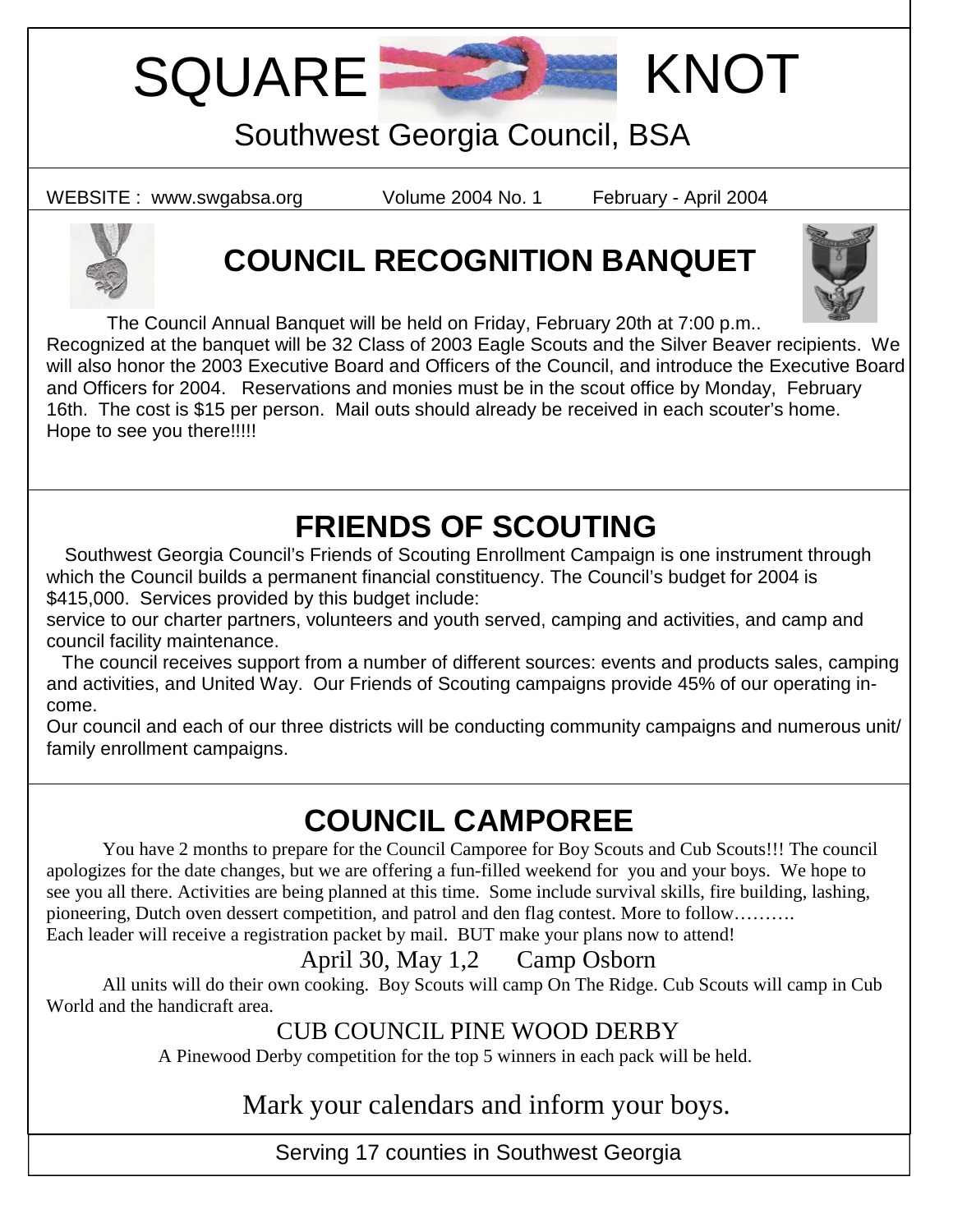#### The Square Knot Page 2

#### 2004 COUNCIL OFFICERS

Dr. Carl Hancock - President Benny Hall - Council Commissioner Asst. Chaplain David Foil - Scout Executive Secretary of Board Bruce Shearer - Past-President Joe Abernathy - National Council Rep. Eley Frazier - V. P. of Manpower Jim Womack - V.P. of Finance Vicki Cirone - V.P. of Membership Sam Thompson - V.P. of Camping John Cirone - V. P. of Administration Steve Lunsford - V.P. of Properties Joe Najjar - V.P. of Training Joel McDowell - Treasurer Greg Fullerton - Legal Council and V.P. of Endowment Robert Kelley - Chaplain

#### **FEBRUARY**

5 Executive Comm. Mtg. 7:00pm Albany Urology Clinic 1950 Palmyra Rd.

- 8 Scout Sunday
- 14 /15 Endurance Trail Ride—Camp Osborn
- 16 President's Day
- 19 Friend's of Scouting Breakfast Phoebe Northwest 7:30 am
- 20 Council Banquet Avalon UMC 7:00pm

#### MARCH

- 11 Council Charter Review 4:00pm Executive Committee Albany Urology Clinic
- 11 Executive Board Meeting 7:00 pm

#### APRIL

- 1 Executive Comm. 7:00 Albany Urology Clinic
- 4 Day Light Savings Time Begins
- 17 & 24 Junior Leader Training Camp Osborn
- 30 Deadline date for Camp Osborn Summer Camp Registration
- 30—May 1,2 Council Camporee Cub Scout Family Campout



# **Eagle Scouts 2003**

Gregory Bell T 15 Albany Patrick Berg T 15 Albany Phillip Bishop T 414 Albany Stephen Broadhead T 102 Albany Parker Browne T 62 Tifton Tommy Canty, Jr. T 3 Albany Richard Crozier T3 Blakely Arthur Daniel T 26 Americus Michael Dawson T 62 Tifton Benjamin Dubose T 15 Sylvester Danny Enfinger, Jr. T 26 Americus Jesse England T 12 Albany John Graham T 115 Leesburg Jesse Greene T 21 Americus Charles Kluball T 210 Leesburg Andrew Hefferman T 21 Americuas Scott Holt T 15 Albany Andrew Jernigan T 3 Albany Clyde McGrady, II T 26 Smithville Nathan Markette T 15 Albany Wesley Meadows T 21 Americus James Moree T 15 Albany Ernest Musgrove, III T 321Normon Park Daniel Relletier T 3 Albany Brian Polson T 3 Albany Nathan Sorenson T 711 Leesburg Elliot Sumner T 62 Chula Neal Renn Trulock T 15 Albany James Whaley T 21 Americus Derek Wolcott T 21 Americus Dustin Wolcott T 21 Americus Spencer D. Young T 62 Tifton

SPECIAL THANKS

#### TO LLOYD GRAHAM: WEBMASTER OF THE SOUTHWEST GEORGIA COUNCIL WEBSITE We appreciate his efforts in keeping our volunteers and youth informed on council affairs.

www.swgabsa.org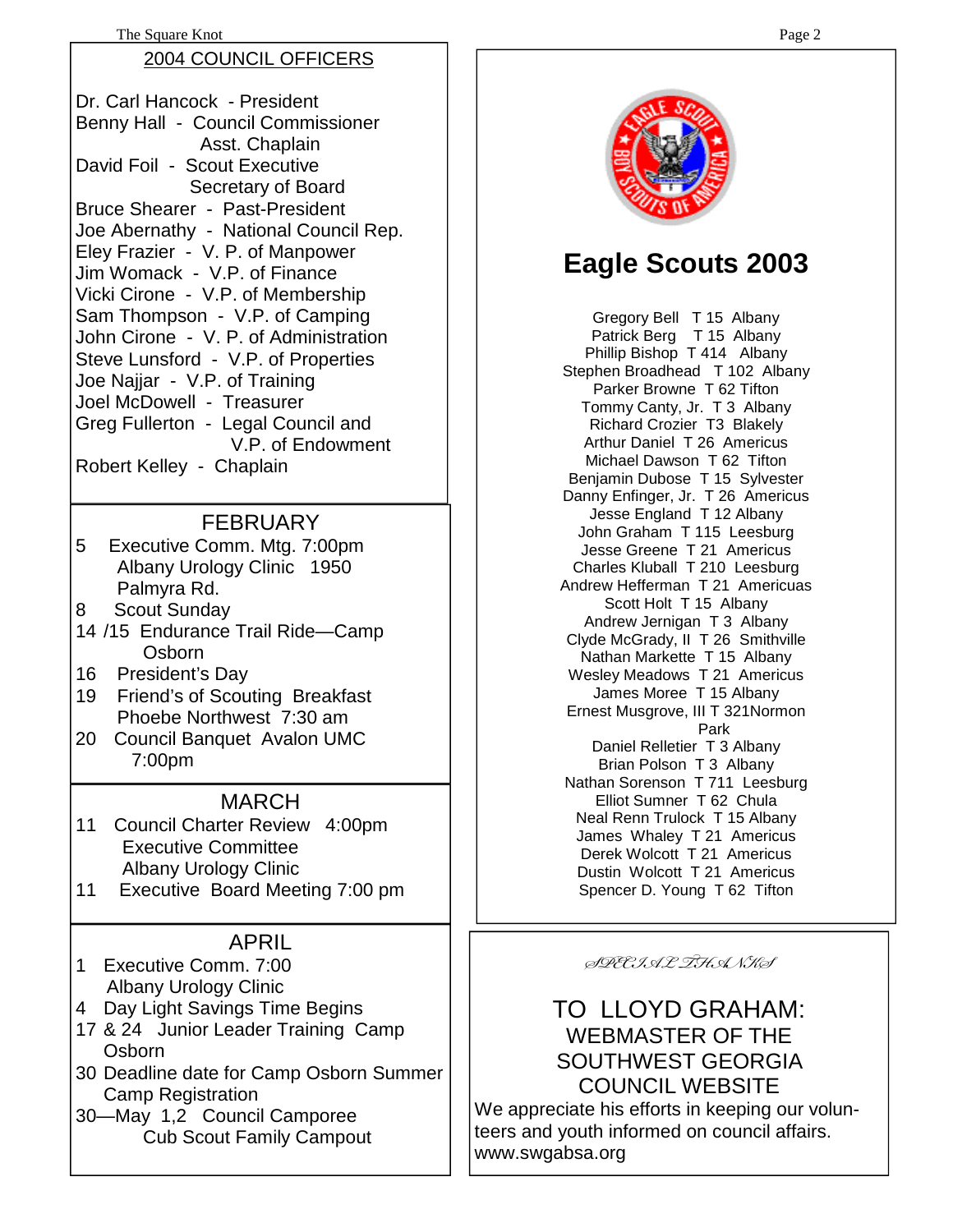# **Achewon District**

District Ch. Vacant District Com Amy Heidt Program Ch Steve Scott Mbership Ch Tim McRae Advancement Ch Pat Atwater Training Ch Paul Sumner Camping Ch. Larry Gray Finance Ch Butch Jenkins Exp/Venturing Jeff Scott Roundtable Com. Lynn Scott

Professional Lloyd Myers

### **February**

- 7 Dist. Pinewood Derby 8:30 am Worth Co. Primary Sc. Sylvester
- 12 Roundtable Ed's Truckstop 7:00pm Poulan
- 19 Dist. Comm. Mtg. American Legion Tifton 7:00 pm

## **March**

- 11 Roundtable SAME
- 18 Dist. Comm. Mtg. SAME

### **April**

- 8 Roundtable SAME
- 15 Dist. Comm. Mtg. SAME

# Aguila **District**

Dist. Ch. Ritchey Marbury Dist. Comm. Vernice Canty Program Ch. Jeff Morrow Mbership Ch Art Shoemaker Advancement Ch Keith Pry Training Ch Triton Willis Activities Ch Lisa Foil Camping Ch VACANT Finance Ch VACANT Ex/Venturing VACANT Roundtable Com Lisa Foil

Professional David Foil

### **February**

- 10 Commissioner's Staff Mtg. 6:30 pm Institu tional 1st Baptist Ch. 1410 N. Slappey
- 10 Cub/Boy Scout Leader Roundtable 7:00 pm Same location

## **March**

- 9 Cub/Boy Scout Leader Roundtable 7:00 pm SAME
- 23 District Comm. Mtg 5:30 pm Marbury Engineering 2334 Lake Park Drive

## **April**

- 6 Commissioners Staff Mtg. 6:30 pm Institu tional 1st Baptist Ch.
- 6 Cub/Boy Scout Leader Roundtable 7:00 pm Same location

## **Thronateeska District**

District Ch Mike Greene Dist. Comm. Bo Slenker Dist. VC Alan Webb Dist. VC Skeeker Daniel Asst. Dis. Comm. Joseph Jones Advance. Ch Ben Andrews Activities Ch Michele Linge felt Finance Ch Wallace Mays

Professional Michael Adkins

#### **February**

- 19 Roundtable 7:00 pm Leslie Men's Club
- 21 Dist. Pinewood Derby Leslie FUMC 9:00 am

#### **March**

18 Roundtable 7:00 pm SAME

### **April**

15 Roundtable 7:00pm SAME

Please send any news, pictures, special recognitions, etc. to the scout office or via your district executive. Make sure you include your pack, den, or troop number and town. Please have your information to the office by April 1 for inclusion in the next SQUAREKNOT!!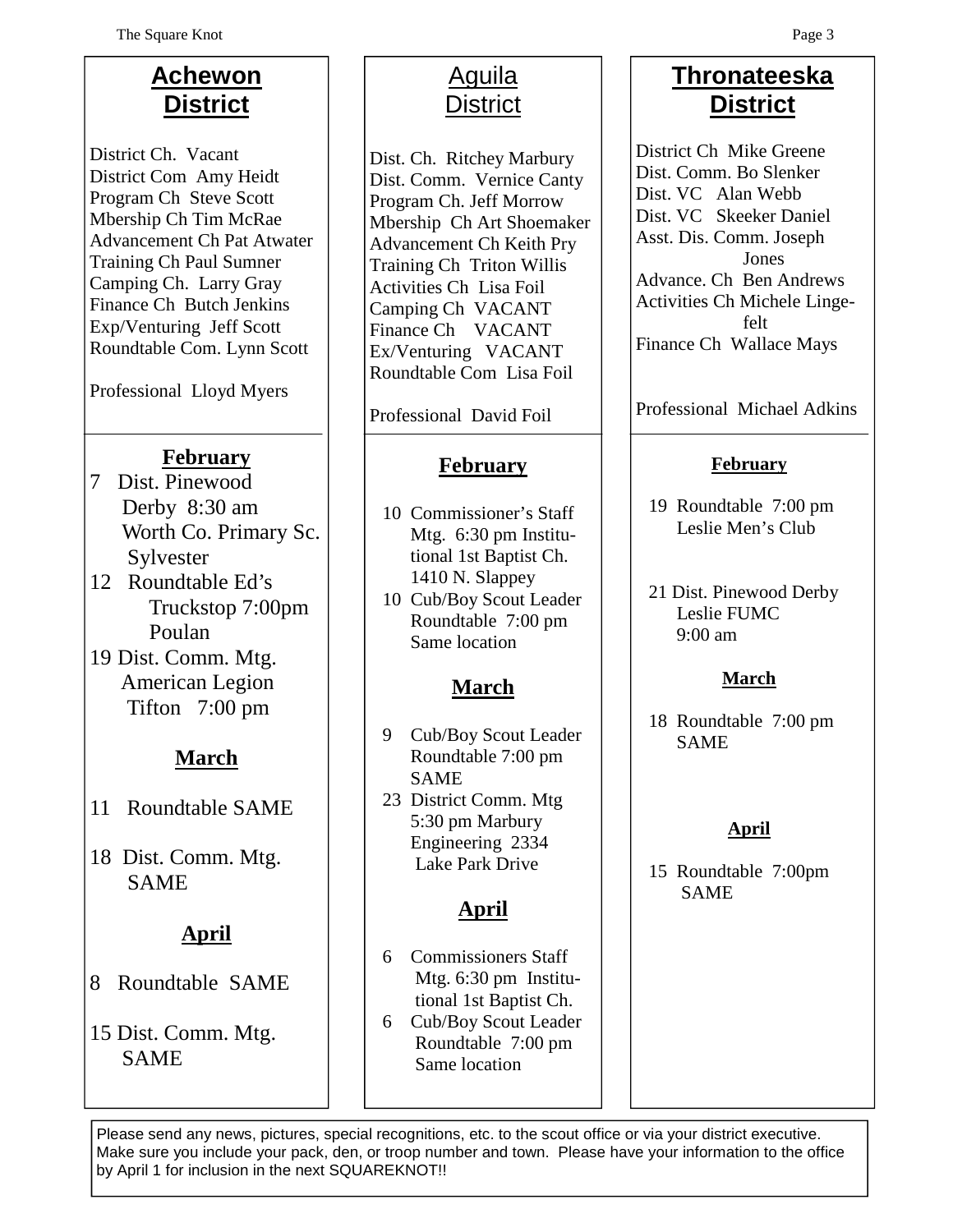



#### SUMMER CAMP RESERVATIONS FOR CAMP SITES

| AAM P | <b>SITES</b><br>Morgan Cr<br>Cherokee<br>Daniel Boone<br>Choctaw<br>Guy Ellison<br>Amer. Legion<br>Chehaw | <b>CAPACITY</b><br>16<br>20<br>16<br>32<br>24<br>32<br>32 | WEEK <sub>1</sub><br>$T-3$ | WEEK <sub>2</sub><br>$T-10$<br>T 15 | WEEK <sub>3</sub><br>T 2 A L #1<br>T 24 | M P<br>c |
|-------|-----------------------------------------------------------------------------------------------------------|-----------------------------------------------------------|----------------------------|-------------------------------------|-----------------------------------------|----------|
|       |                                                                                                           |                                                           |                            |                                     |                                         |          |

#### Camp Osborn Summer Fees

Early Bird: \$155 / youth includes free camp t-shirt ( received before April 30) Normal Camp Registration : \$155 / youth Provisional Scout Registration ( second week only) : \$100 / youth Walk in Provisional Scout : \$165 / youth Late Registration : \$165 / youth Out of Council Troops : \$165 / youth ( free camp t-shirt if received before April 30) COPE : \$165 / youth Canoe Trip : \$165 / youth Scuba : \$320 / youth

Camperships : available at council office. Deadline is April 30, 2004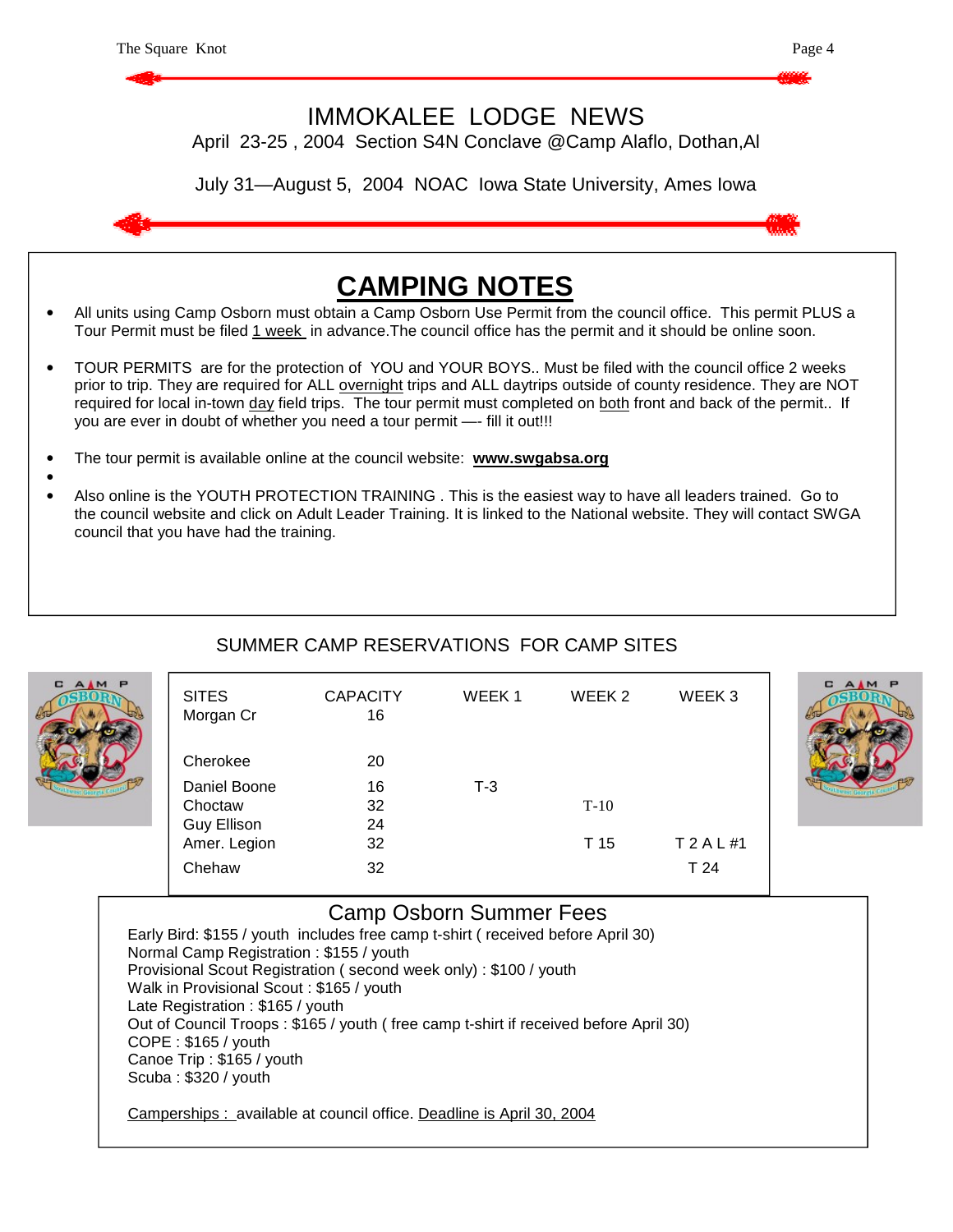SQUARE **KNOT** 

# Southwest Georgia Council, BSA

WEBSITE : www.swgabsa.org Volume 2004 No. 2 April—July, 2004

# **FRIENDS OF SCOUTING**

 Southwest Georgia Council's Friends of Scouting Enrollment Campaign is one instrument through which the Council builds a permanent financial constituency. The Council's budget for 2004 is \$415,000. Services provided by this budget include:

service to our charter partners, volunteers and youth served, camping and activities, and camp and council facility maintenance.

 The council receives support from a number of different sources: events and products sales, camping and activities, and United Way. Our Friends of Scouting campaigns provide 45% of our operating income.

Our council and each of our three districts will be conducting community campaigns and numerous unit/ family enrollment campaigns.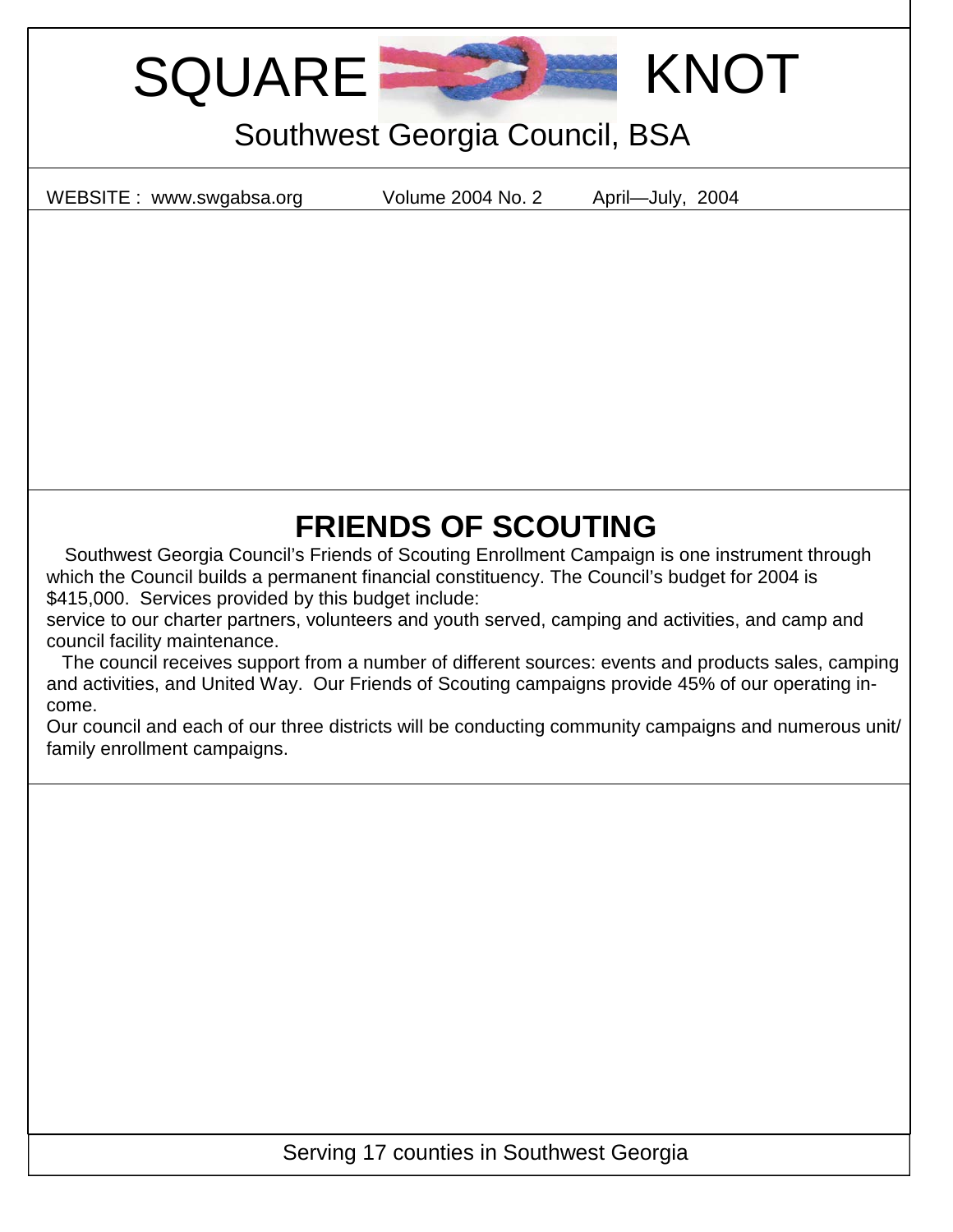#### The Square Knot Page 2 2004 COUNCIL OFFICERS Dr. Carl Hancock - President Benny Hall - Council Commissioner Asst. Chaplain David Foil - Scout Executive Secretary of Board Bruce Shearer - Past-President Joe Abernathy - National Council Rep. Eley Frazier - V. P. of Manpower Jim Womack - V.P. of Finance Vicki Cirone - V.P. of Membership Sam Thompson - V.P. of Camping John Cirone - V. P. of Administration Steve Lunsford - V.P. of Properties Joe Najjar - V.P. of Training Joel McDowell - Treasurer Greg Fullerton - Legal Council and V.P. of Endowment Robert Kelley - Chaplain FEBRUARY 5 Executive Comm. Mtg. 7:00pm Albany Urology Clinic 1950 Palmyra Rd. 8 Scout Sunday 14 /15 Endurance Trail Ride—Camp **Osborn** 16 President's Day 19 Friend's of Scouting Breakfast Phoebe Northwest 7:30 am 20 Council Banquet Avalon UMC 7:00pm MARCH 11 Council Charter Review 4:00pm Executive Committee Albany Urology Clinic 11 Executive Board Meeting 7:00 pm APRIL

- 1 Executive Comm. 7:00 Albany Urology Clinic
- 4 Day Light Savings Time Begins
- 17 & 24 Junior Leader Training Camp Osborn
- 30 Deadline date for Camp Osborn Summer Camp Registration
- 30—May 1,2 Council Camporee Cub Scout Family Campout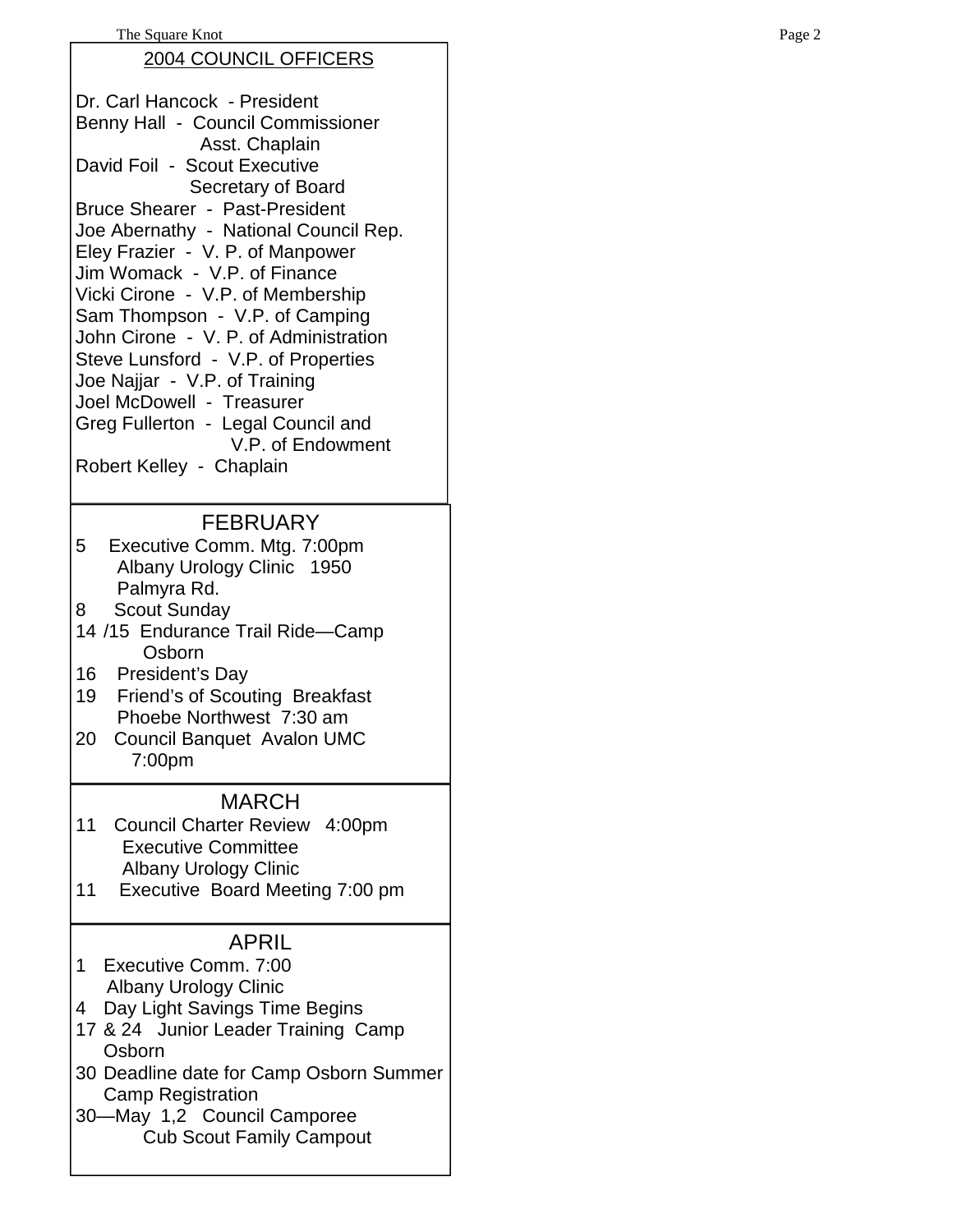# **Achewon District**

District Ch. Vacant District Com Amy Heidt Program Ch Steve Scott Mbership Ch Tim McRae Advancement Ch Pat Atwater Training Ch Paul Sumner Camping Ch. Larry Gray Finance Ch Butch Jenkins Exp/Venturing Jeff Scott Roundtable Com. Lynn Scott

Professional Lloyd Myers

### **April**

- 7 Dist. Pinewood Derby 8:30 am Worth Co. Primary Sc. Sylvester
- 12 Roundtable Ed's Truckstop 7:00pm Poulan
- 19 Dist. Comm. Mtg. American Legion Tifton 7:00 pm **May**
- 11 Roundtable SAME
- 18 Dist. Comm. Mtg. SAME **June**
- 8 Roundtable SAME
- 15 Dist. Comm. Mtg. SAME

# Aguila **District**

Dist. Ch. Ritchey Marbury Dist. Comm. Vernice Canty Program Ch. Jeff Morrow Mbership Ch Art Shoemaker Advancement Ch Keith Pry Training Ch Triton Willis Activities Ch Lisa Foil Camping Ch VACANT Finance Ch VACANT Ex/Venturing VACANT Roundtable Com Lisa Foil

Professional David Foil

## **April**

- 10 Commissioner's Staff Mtg. 6:30 pm Institu tional 1st Baptist Ch. 1410 N. Slappey
- 10 Cub/Boy Scout Leader Roundtable 7:00 pm Same location

### **May**

- 9 Cub/Boy Scout Leader Roundtable 7:00 pm SAME
- 23 District Comm. Mtg 5:30 pm Marbury Engineering 2334 Lake Park Drive

### **June**

- 6 Commissioners Staff Mtg. 6:30 pm Institu tional 1st Baptist Ch.
- 6 Cub/Boy Scout Leader Roundtable 7:00 pm Same location

## **Thronateeska District**

District Ch Mike Greene Dist. Comm. Bo Slenker Dist. VC Alan Webb Dist. VC Skeeker Daniel Asst. Dis. Comm. Joseph Jones Advance. Ch Ben Andrews Activities Ch Michele Linge felt Finance Ch Wallace Mays

Professional Michael Adkins

### **April**

- 19 Roundtable 7:00 pm Leslie Men's Club
- 21 Dist. Pinewood Derby Leslie FUMC 9:00 am

### **May**

18 Roundtable 7:00 pm SAME

#### **June**

15 Roundtable 7:00pm SAME

Please send any news, pictures, special recognitions, etc. to the scout office or via your district executive. Make sure you include your pack, den, or troop number and town. Please have your information to the office by April 1 for inclusion in the next SQUAREKNOT!!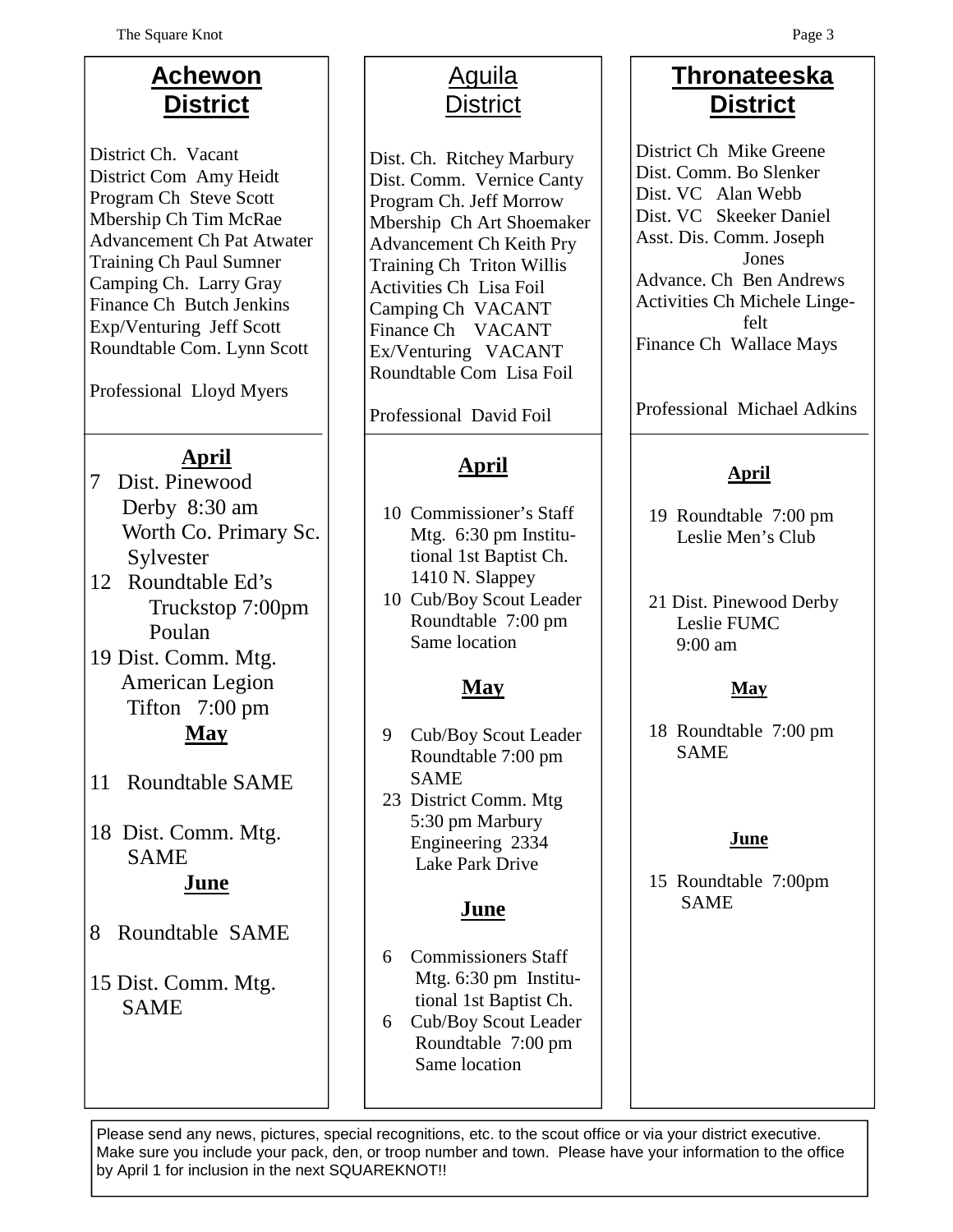# IMMOKALEE LODGE NEWS May 1 Chuck wagon concessions at Camporee May 8 Fishing Rodeo—Camp Osborn 8:00-12:00 April 23-25 , 2004 Section S4N Conclave @Camp Alaflo, Dothan,Al July 31—August 5, 2004 NOAC Iowa State University, Ames Iowa **CAMPING NOTES** • All units using Camp Osborn must obtain a Camp Osborn Use Permit from the council office. This permit PLUS a Tour Permit must be filed 1 week in advance.The council office has the permit and it should be online soon. • TOUR PERMITS are for the protection of YOU and YOUR BOYS.. Must be filed with the council office 2 weeks prior to trip. They are required for ALL overnight trips and ALL daytrips outside of county residence. They are NOT required for local in-town day field trips. The tour permit must completed on both front and back of the permit.. If you are ever in doubt of whether you need a tour permit —- fill it out!!! • The tour permit is available online at the council website: **www.swgabsa.org** • • Also online is the YOUTH PROTECTION TRAINING . This is the easiest way to have all leaders trained. Go to

the council website and click on Adult Leader Training. It is linked to the National website. They will contact SWGA council that you have had the training.

### SUMMER CAMP RESERVATIONS FOR CAMP SITES

| М<br>P | <b>SITES</b><br>Morgan Cr | <b>CAPACITY</b><br>16 | WEEK <sub>1</sub> | WEEK <sub>2</sub> | WEEK3        |
|--------|---------------------------|-----------------------|-------------------|-------------------|--------------|
|        | Cherokee                  | 20                    |                   |                   |              |
|        | Daniel Boone              | 16                    | $T-3$             | $T-270$           | $T-100$      |
|        | Choctaw                   | 32                    |                   | $T-10$            |              |
|        | <b>Guy Ellison</b>        | 24                    | T-832,855         | $T-115$           |              |
|        | Amer. Legion              | 32                    | $T-115,62$        | $T - 15$          | T-2#1,873 #2 |
|        | Chehaw                    | 32                    | $T-51,712$        | $T-210$           | T 24         |



#### Camp Osborn Summer Fees

Early Bird: \$155 / youth includes free camp t-shirt ( **received before April 30**) Normal Camp Registration : \$155 / youth Provisional Scout Registration ( second week only) : \$100 / youth Walk in Provisional Scout : \$165 / youth Late Registration : \$165 / youth Out of Council Troops : \$165 / youth ( free camp t-shirt if received before April 30) COPE : \$165 / youth Canoe Trip : \$165 / youth Scuba : \$320 / youth

Camperships : available at council office. Deadline is April 30, 2004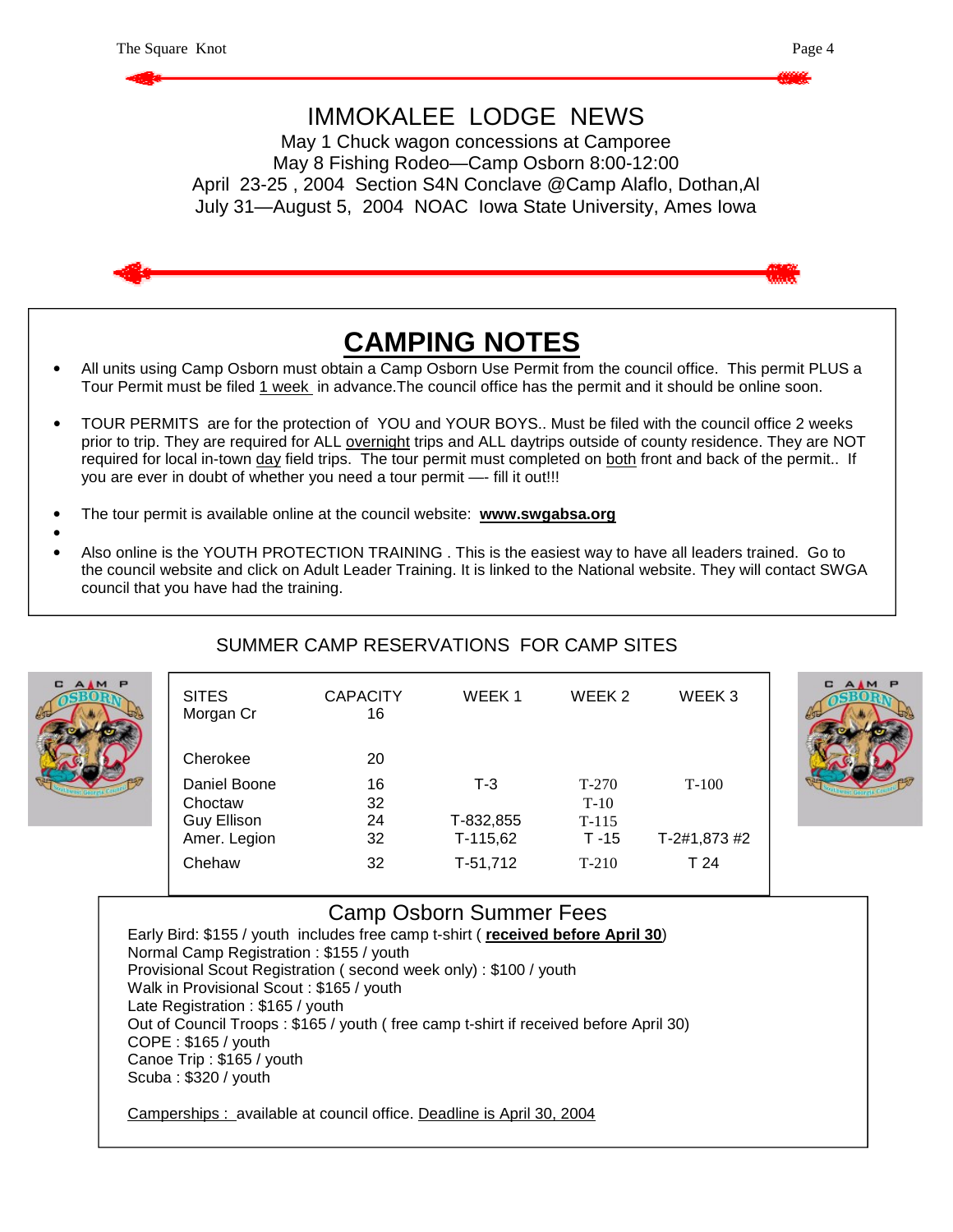

## **BOY SCOUT CAMP**

Boy Scout camp was held for 3 weeks this summer.

Approximately 170 boys attended plus leaders.

One new activity was added for the shot gun merit badge participants. Gerald and Jeff Lawhorn opened their 5 stand to the boys each Thursday night. The boys and staff enjoyed supper and a great time shooting clays. Thanks to the Lawhorns for their support of scouting. Scuba was offered also . Thanks to Barry Bell and Steve Lunsford. *Camp Director*: Michael Adkins , *Program Director*: Amy Heidt ,*Camp Rangers*: Eric Ginter and Johnny Griner, *First Aid*: Rob Truver, Rhett Thompson, RJ Truver, *Handicraft*: Miki Hutchinson, Renea Fennell, Cameren Littleton, Trevor Fennell, *Ecology*: Lisa Foil, Matt Hall, Bernard Butler, Michael Von Oteghem, Joseph Krywicki, David Dubiansky, James Hussion, *Aquatics:*Hans Schmeisser, Devin Hutchinson, Ross Meadow, Scotty Phillips, *Field Sports:*Allen Brock, Tim McCrae, Eric Ginter, Jacob Phillips, Marty Davis, Kyle Branham, Bryan Drawdy, *Scoutcraft*: Wade Crozier, Paul Sumner, Brett Tipler, Ryan Brown, Zack Nuzzo, *Trailblazers*:David Scott, Mason Sheffield, *Dining Hall:* Mark Willis, Angie Willis, Stephen Tuller, Zack Nuzzo, *Climbing:*  Wayne Kirkbride*,* Michael Van Oteghem, RJ Truver, Rob Truver, *Trading Post*: Lynn Scott, *Administration:* Tonya Drawdy, Steven Scott

Thanks to all Troops and Staffers for making this a great year at Camp Osborn

## **CUB DAY CAMPS**

 Cub Day Camp was held May 31—June 4 with approximately 61 campers from the Council and June 7– June 10 with approximately 30 campers for the Thronateeska district. The theme was SAFARI and the cubs and leaders enjoyed the many activities planned for them. Many thanks to the boy scout staff at Camp Osborn who cheerfully helped when asked.

 THANKS TO : Libby Womack, Lisa Foil, Ada Davis, Linda Appleman, Crystal Nabers, Tony Najjar, W.F. Griffin, Randall Satterfield, Patti Ingle, Michele Lingerfelt, and Pack 26 leaders.

Serving 17 counties in Southwest Georgia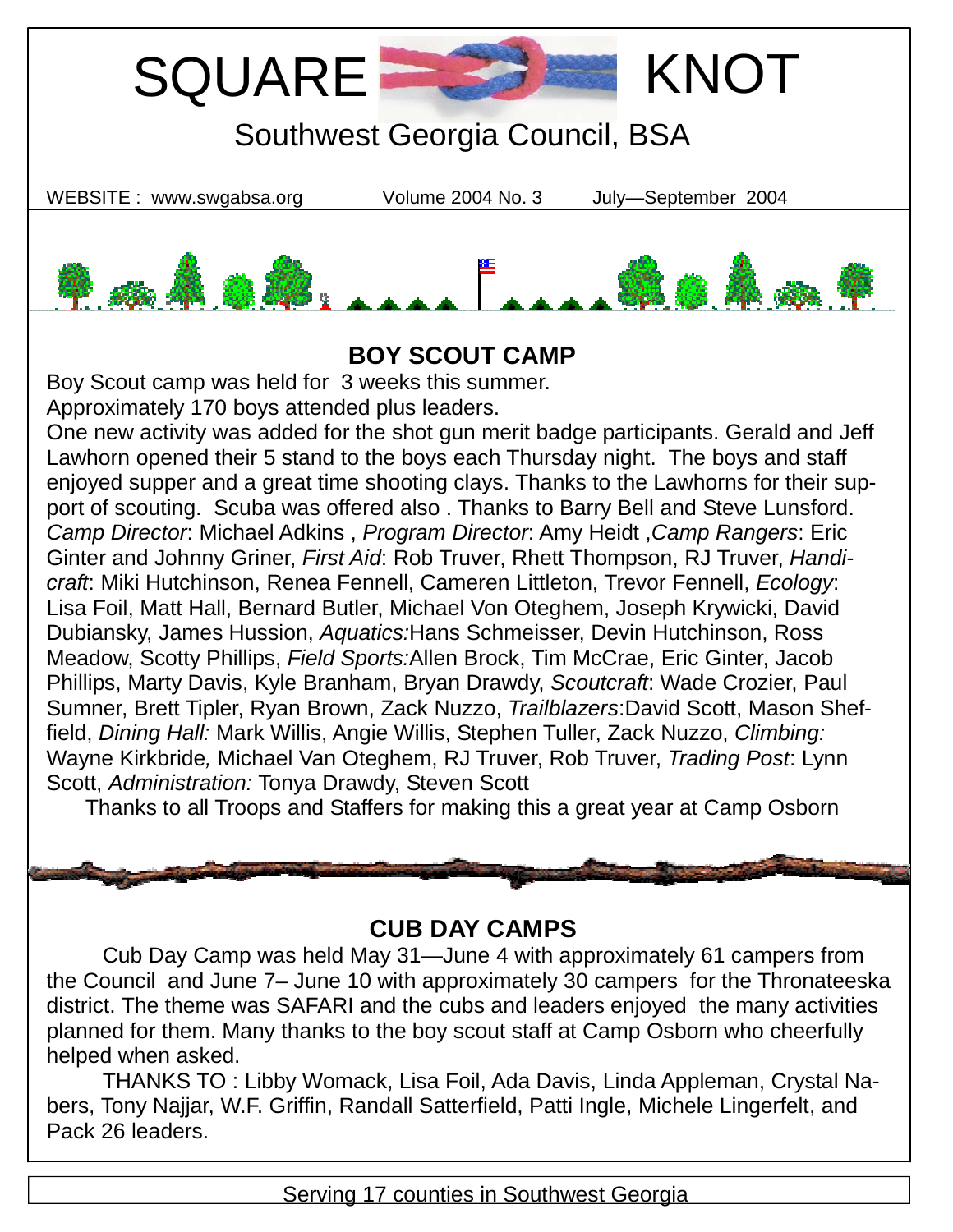### 2004 COUNCIL OFFICERS

Dr. Carl Hancock - President Benny Hall - Council Commissioner Asst. Chaplain David Foil - Scout Executive Secretary of Board Bruce Shearer - Past-President Joe Abernathy - National Council Rep. Eley Frazier - V. P. of Manpower Jim Womack - V.P. of Finance Vicki Cirone - V.P. of Membership Sam Thompson - V.P. of Camping John Cirone - V. P. of Administration Steve Lunsford - V.P. of Properties Joe Najjar - V.P. of Training Joel McDowell - Treasurer Greg Fullerton - Legal Council and V.P. of Endowment Robert Kelley - Chaplain

JULY No roundtables 29th Program Planning conferences in each district

### AUGUST

3 CHANGE OF DATE Executive Board Meeting 6:30 pm Albany Urology Clinic

## SEPTEMBER

- 2 Executive Committee Meeting 6:30 pm Albany Urology Clinic
- 4 O A Trail Ride
- 10-12 OA Fall Ordeal
- 24—26 Merit Badge Weekend

## ROUNDTABLES

All unit leaders are encouraged to attend their district roundtables. This is THE place to find out what is happening in your district. Come and join us for fellowship, planning, and sharing of ideas.

ACHEWON: Ed's Truck Stop in Sylvester (Eat supper with the gang) 2nd Tuesday AGUILA: Institutional First Baptist

 Church, 1410 N. Slappey Albany, Georgia 2nd Tuesday

THRONATEESKA: Leslie Men's Club, Leslie, Georgia 7:00 pm 3rd Thursday

This is your invitation to join us—-see you in August.



### **CAMPING NOTES**

- All units using Camp Osborn must obtain a Camp Osborn Use Permit from the council office. This permit PLUS a Tour Permit must be filed 1 week in advance.The council office has the permit and it should be online soon.
- TOUR PERMITS are for the protection of YOU and YOUR BOYS.. Must be filed with the council office 2 weeks prior to trip. They are required for ALL overnight trips and ALL daytrips outside of county residence. They are NOT required for local in-town day field trips. The tour permit must completed on both front and back of the permit.. If you are ever in doubt of whether you need a tour permit fill it out!!!
- The tour permit is available online at the council website: **www.swgabsa.org**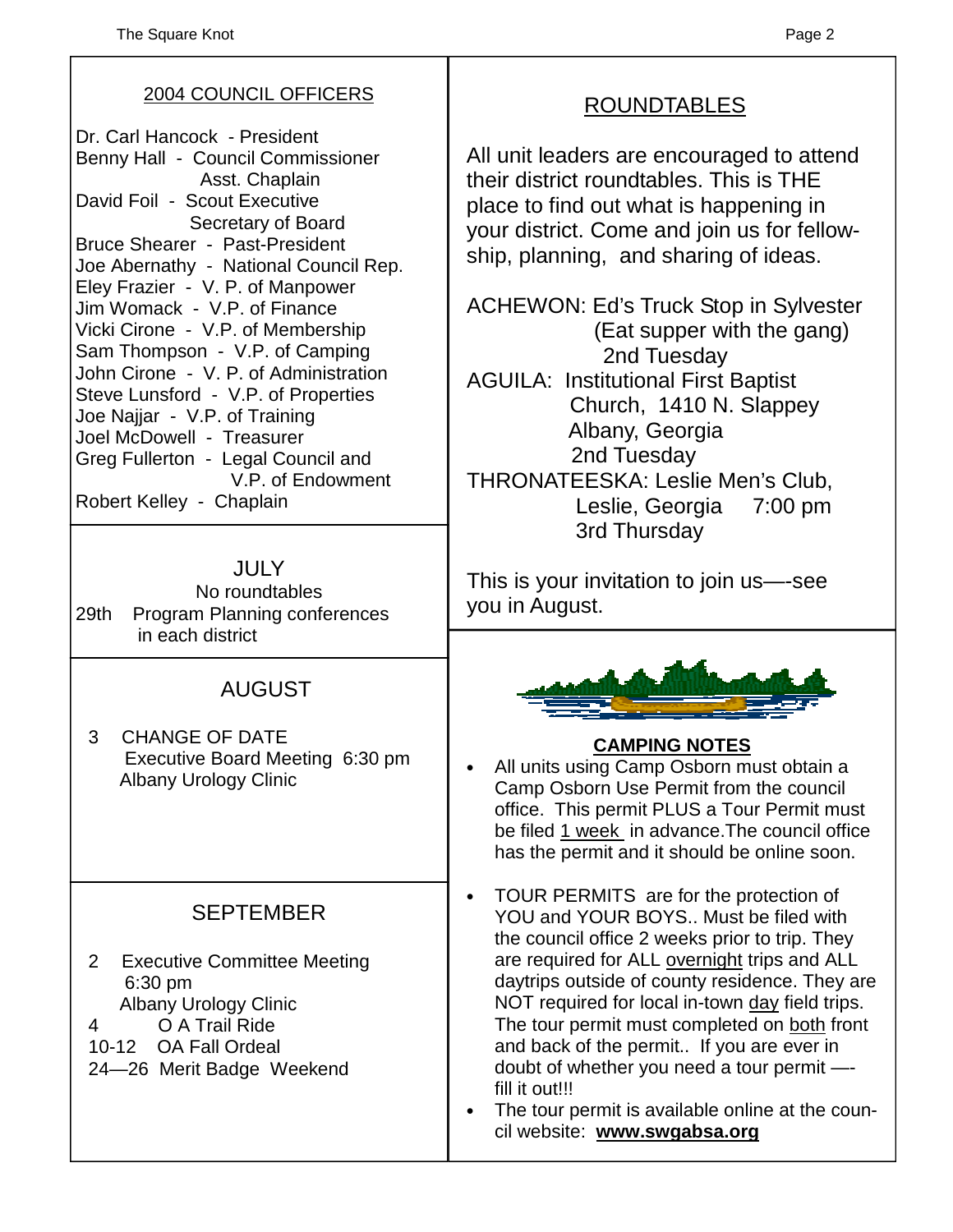| <b>Achewon</b><br><b>District</b>                                                                                                                                                                                                                                                                                                                                                                                                | <u>Aguila</u><br><b>District</b>                                                                                                                                                                                                                                                                                                          | <b>Thronateeska</b><br><b>District</b>                                                                                                                                                                                                                                                   |
|----------------------------------------------------------------------------------------------------------------------------------------------------------------------------------------------------------------------------------------------------------------------------------------------------------------------------------------------------------------------------------------------------------------------------------|-------------------------------------------------------------------------------------------------------------------------------------------------------------------------------------------------------------------------------------------------------------------------------------------------------------------------------------------|------------------------------------------------------------------------------------------------------------------------------------------------------------------------------------------------------------------------------------------------------------------------------------------|
| District Ch. Vacant<br>District Comm Amy Heidt<br>Program Ch Steve Scott<br>Mbership Ch Tim McRae<br><b>Advancement Ch Pat Atwater</b><br><b>Training Ch Paul Sumner</b><br>Camping Ch. Larry Gray<br>Finance Ch Butch Jenkins<br>Exp/Venturing Jeff Scott<br>Rndtable Com. Lynn Scott<br>Professional<br>David Foil                                                                                                             | Dist. Ch. Ritchey Marbury<br>Dist. Comm. Vernice Canty<br>Program Ch. Jeff Morrow<br>Mbership Ch Art Shoemaker<br>Advancement Ch Keith Pry<br>Training Ch Joe Najjar<br><b>Activities Ch Lisa Foil</b><br>Camping Ch Jim Forsyth<br>Finance Ch VACANT<br>Ex/Venturing VACANT<br>RndTable Com Jan. Abernathy<br>Professional<br>David Foil | District Ch Mike Greene<br>Dist. Comm. Bo Slenker<br>Dist. VC Alan Webb<br>Dist. VC Skeeter Daniel<br>A D Comm. Joseph Jones<br>Advance. Ch Ben Andrews<br><b>Activities Ch Michele Lingefelt</b><br>Finance Ch Wallace Mays<br><b>Professional Michael Adkins</b>                       |
| <b>JULY</b><br>29 Program Planning Mtg<br><b>AUGUST</b><br>11 District Com Mtg 7pm<br><b>Ed's Truck Stop</b><br>12 Roundtable<br>Ed's Truck Stop 7 pm<br><b>SEPTEMBER</b><br>District Com. Mtg 7pm<br>8<br>Ed's Truck Stop<br>Roundtable<br>9<br>7pm Ed's Truck Stop<br><b>CONGRATULATIONS:</b><br><b>District Award of Merit</b><br>Lynn Scott<br><b>Scoutmaster Award of Merit</b><br><b>Steve Scott</b><br><b>Paul Sumner</b> | <b>JULY</b><br>29 Program Planning Mtg<br><b>AUGUST</b><br>10 Commissioners Staff<br>Mtg. 6:30 pm<br><b>Cub/Boy Scout Leader</b><br>Roundtable 7:00 pm<br>Inst. 1st Baptist Church<br><b>SEPTEMBER</b><br>14 Commissioner Mtg<br>6:30<br>Roundtable 7:00<br>same location<br>28 District Com. Mtg<br>Marbury Engin. 5:30 pm               | <b>JULY</b><br>29 Program Planning Mtg<br><b>AUGUST</b><br>12 District Com Mtg<br>Mike Greene's Office<br>6:30 pm<br>19 Roundtable 7 pm<br>Leslie's Men's Club<br><u>SEPTEMBER</u><br>District Com Mtg 7pm<br>9<br><b>Mike Greene's Office</b><br>16 Roundtable 7pm<br>Leslie's Men Club |
|                                                                                                                                                                                                                                                                                                                                                                                                                                  |                                                                                                                                                                                                                                                                                                                                           |                                                                                                                                                                                                                                                                                          |

### **SCHOOL NIGHTS**

School nights will be here before we know it. Recruit enough adults, Den Chiefs, and older Boy Scouts to take the new recruits to a different room or area for a game or activity. This helps make the completion of paperwork and adult recruitment run smoother. Make sure you have a list of Pack meeting themes and events so that you can hand it out to the parents. Talk up your school nights, put up posters at your school or church, and get your boys to bring their friends.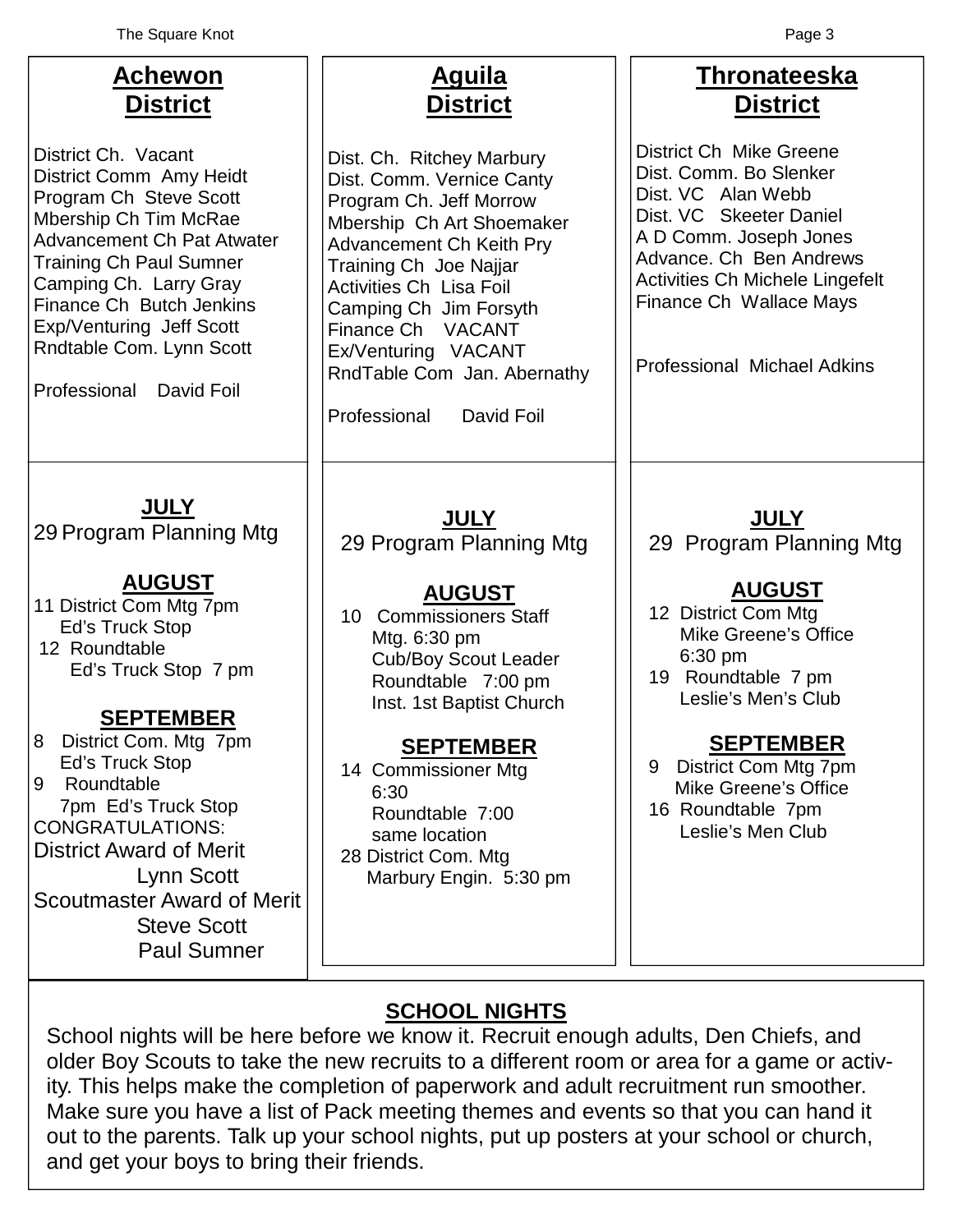# *NOTES FROM THE COMMISIONER*

 As we go through these summer months and prepare for the upcoming period of recruitment of new scouts and leaders, let us not forget an area that is vital to the success of the Scouting Organization: the office of Unit Commissioner.

 Council wide we are lacking in the number of volunteers needed to effectively carryout the duties of this office. It was noted in our last council re-chartering process that this is one of the top areas we need to improve.

 This is a call to arms for individuals interested in serving in this capacity. If you or someone you know would like to be involved in Scouting, but don't want to be den or troop leaders, then commissioner service is the ticket !

If you are interested, please contact me @229-439-1354, email: blhcph@aol.com or call the scout service center: 229-436-7226 Your support is greatly appreciated

**Bennie Hall Council Commissioner**

# **COMMISSIONERS WANTED**

 Put your Scouting knowledge to work! Experienced Scouters can serve as a Unit Commissioner with packs, troops or crews in the Southwest Georgia Council. A Unit Commissioner works with 1-3 units to assist with planning, meetings, and activities. The Unit Commissioner also reports on the health of a unit and helps troubleshoot any problems that may arise.

# **DON'T FORGET!!!!!**

#### *Summertime Pack Award*

,,,,,,,,,,,,,,,,

Each pack should take advantage of the Summertime Pack Award as part of its program planning. The award recognizes the den or pack for conducting a quality program during the months of June, July, and August. Flagpole ribbons, certificates and individual pins can be earned in recognition for achieving this award. Experience shows that the packs that earn the Summertime Pack Award and stay active throughout the summer are better prepared to kick-off with a strong program in September. Applicattions are available at the Scout Service Center*.* 

#### *National Camping Award*

Troops that present a well-balanced camping program to their Boy Scouts are those that measure up to the standards of the National Camping Award. This award is presented annually to troops that have an outstanding outdoor camping program. Minimum requirements for the award are : patrol activities, short-term camping experience, and a long-term camping experience. This can be earned over a 12-month period (charter year or calendar year). Applications are available at the Scout Service Center.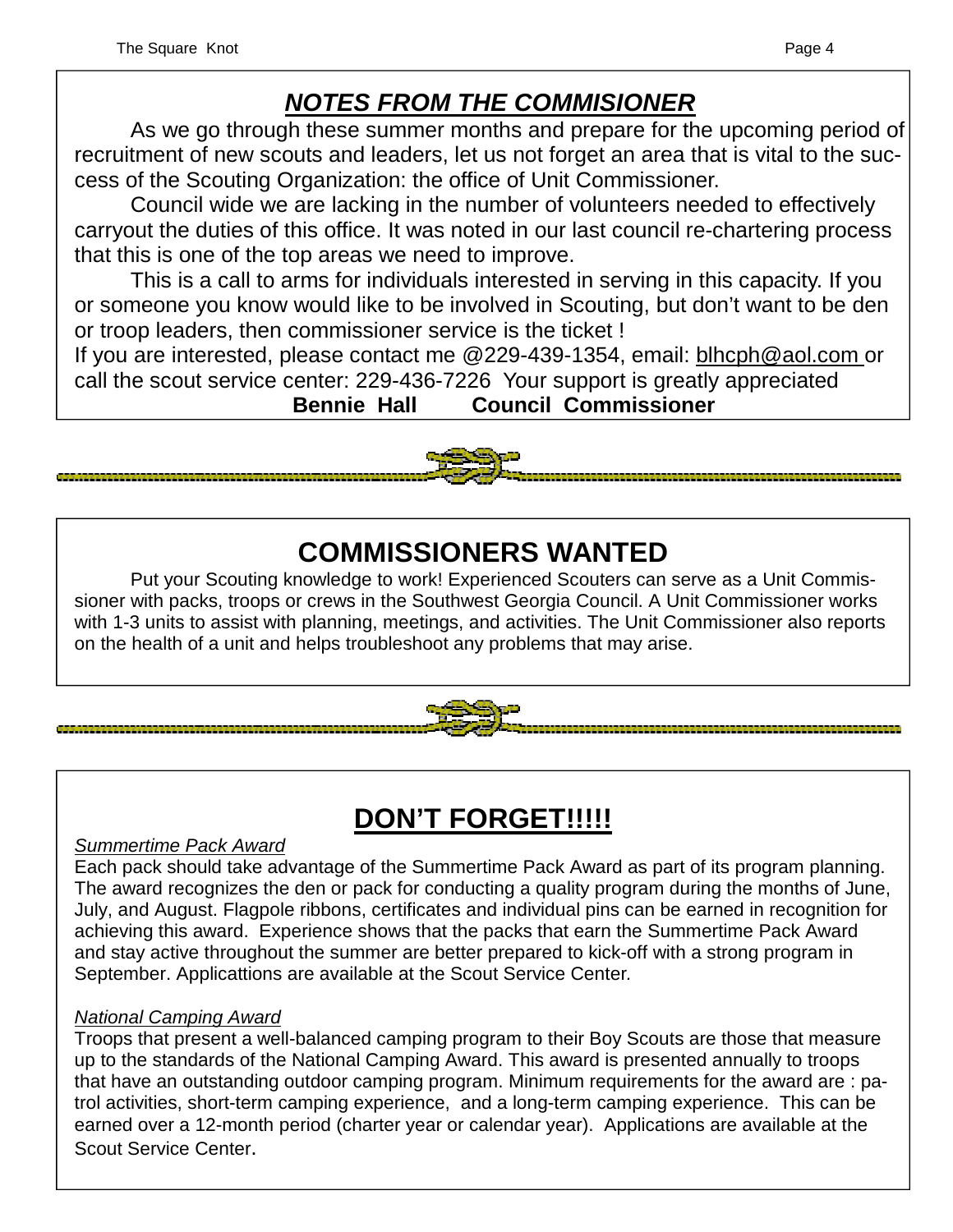



## **IMMOKALEE LODGE SUMMER CAMP NEWS**

 Thirteen Brotherhood conversions took place at Camp Obsorn during the second week of camp. Those making Brotherhood were: Ross Meadow, Michael Van Oteghem, Marty Davis, Bryan Drawdy, Ryan Lacy, Emory Greene, Beau Carroll, Trevor Fennell, Lynn Scott, Joseph Krywicki, Jacob Phillips, Zach Nuzzo, Ben Crawford. Congratulations to all!

### ORDEAL CANDIDATES Call outs during camp

#### Week 1

David Dubiansky T 3 Albany James Hussion T 3 Albany Daniel Van Oteghem T3 Albany Paul Howard T 353 Sylvester Frank Palmer T353 Sylvester Benjamin Lee T353 Sylvester Robert Tuller T353 Sylvester David BridgesT100 Sylvester Adam DuboseT100 Sylvester Cliff Yearta T100 Sylvester Cameron LittletonT100 Sylves. Will Meadow T 100 Sylvester Cory Lord T 62 Tifton Aaron Morgan T 62 Tifton

#### Week 2

Sheldon Anderson T102 Albany Brandon Worthy T 3 Albany Alex Willis T 321 Albany Josh Clark T 102 Albany Justin Arnold T 15 Albany Trevor Hohorst T 210 Leesburg Jordan Knighton T 115 Albany Frankie Webb T 321 Tifton John Morrow T 102 Albany Mason Frierson T 15 Albany Casey Swain T 321 Tifton Drew Godfrey T 62 Tifton Marcus Miller T 210 Leesburg Joshua Carter T 102 Albany David Drawdy T 321 Tifton Dustin Mahler T 102 Albany

#### Week 3

Bernard Butler T 2 Cordele Brandon Fuller T 2 Cordele Matt Gladney T 2 Cordele Hunter Little T 2 Cordele Mario McCray T 2 Cordele Mason Sheffield T 2 Cordele Jeffrey Walker T 2 Cordele Janette Abernathy—Council Noah Gamache T 15 Albany Andrew Horne T 873 Putney Isaac Vickers T 873 Putney Trevor McGuire T 100 Lampasas, Texas Penataka Lodge

# Congratulations to all Kudos to the Lodge Members who helped put on the ceremonies at camp!!



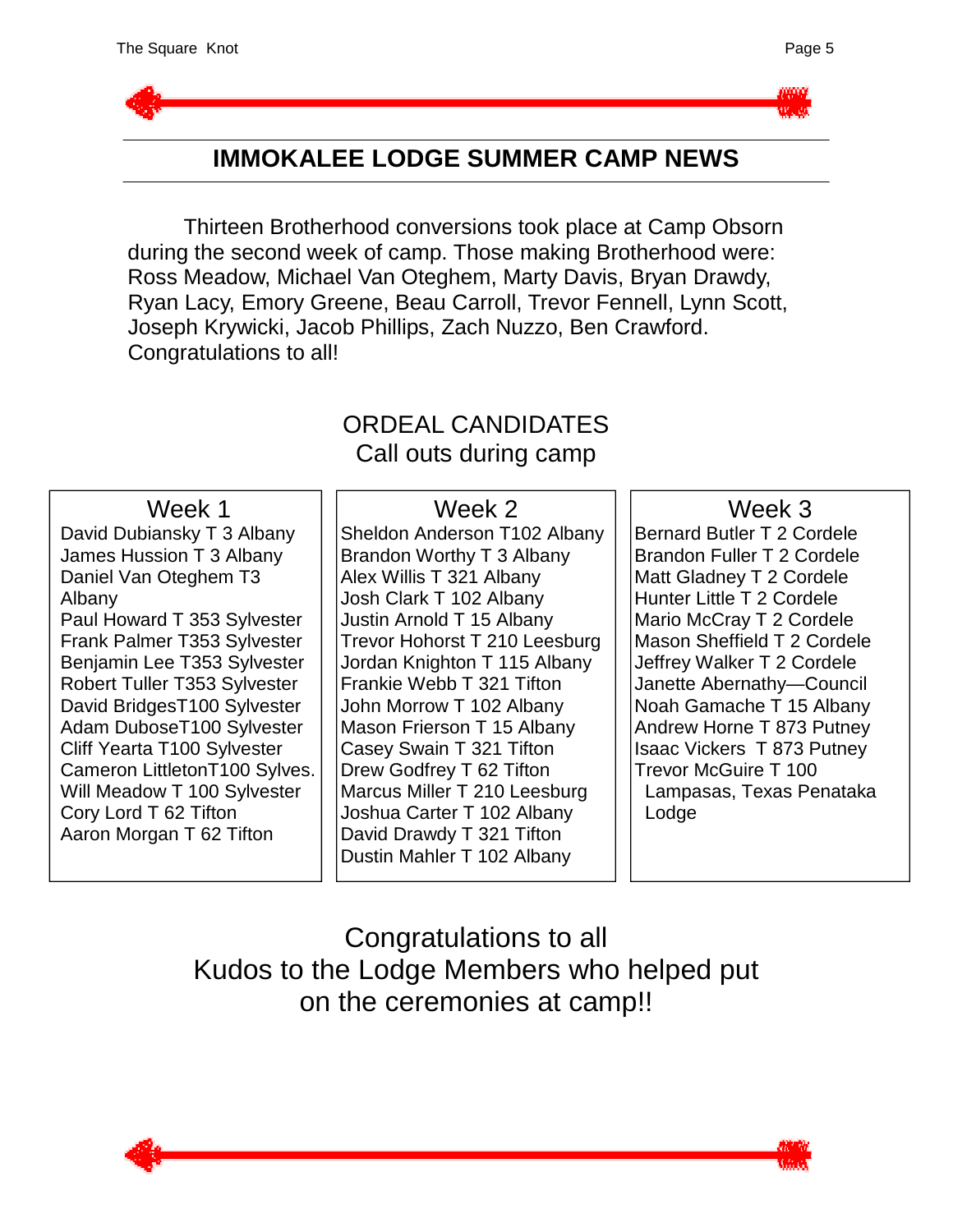SQUARE **WE KNOT** 

# Southwest Georgia Council, BSA

WEBSITE : www.swgabsa.org Volume 2004 No. 4 September—November 2004

# **Southwest Georgia Council Recognition**

The Southwest Georgia Council was recognized at the National Top Hands Meeting in Boca Raton, Florida. Councils were recognized for at least 2% growth in traditional membership including Cub Scouts, Boy Scouts, and Venturing and for 2% unit growth. We had 20% growth in traditional membership and a 14% growth in traditional units. These percentages were the highest in the entire Southern Region!! These tallies run from June 2003 thru June 2004. Scout Executive David Foil carried the Georgia flag for the opening ceremonies and earned a place in the Chief Scout Executive's Winners Circle. Good things are happening in the Southwest Georgia Council!! Congratulations to all Scouters and volunteers for making our Council shine.

# Visit the New national website**: www.scouting.org**

### Dear Cub Scout Leaders,

| The Southwest Georgia Council strives to have a positive effect on the lives of as many young peo-      |
|---------------------------------------------------------------------------------------------------------|
| ple as possible and help them achieve their full potential in life by providing meaningful programs for |
| them.                                                                                                   |

There are thousands of youth and families within the boundaries of our council who have not been invited to join in the fun and adventure of our Cub Scouting program. As a dedicated leader, you know that the true benefit of Cub Scouting comes directly from our Cub Scout packs.

We have developed a number of resources to assist your pack in implementing and conducting a successful round-up program event; in addition to effectively delivering the Cub Scouting program to the young people in our communities. These 2004 round-up materials include plans, ideas, materials, and best methods to help you invite more boys and families into your pack.

Be sure to attend your district's Roundtables and training meetings. For more information regarding the fall round-up program or the resources that are available to support the program, contact us at 229-436-7226.

Together, we will make a difference for the youth and families that we serve and together, we will deliver them a quality Cub Scouting program.

Thank you for all that you do for our community's youth and their families,

David L. Foil Scout Executive

Serving 17 counties in Southwest Georgia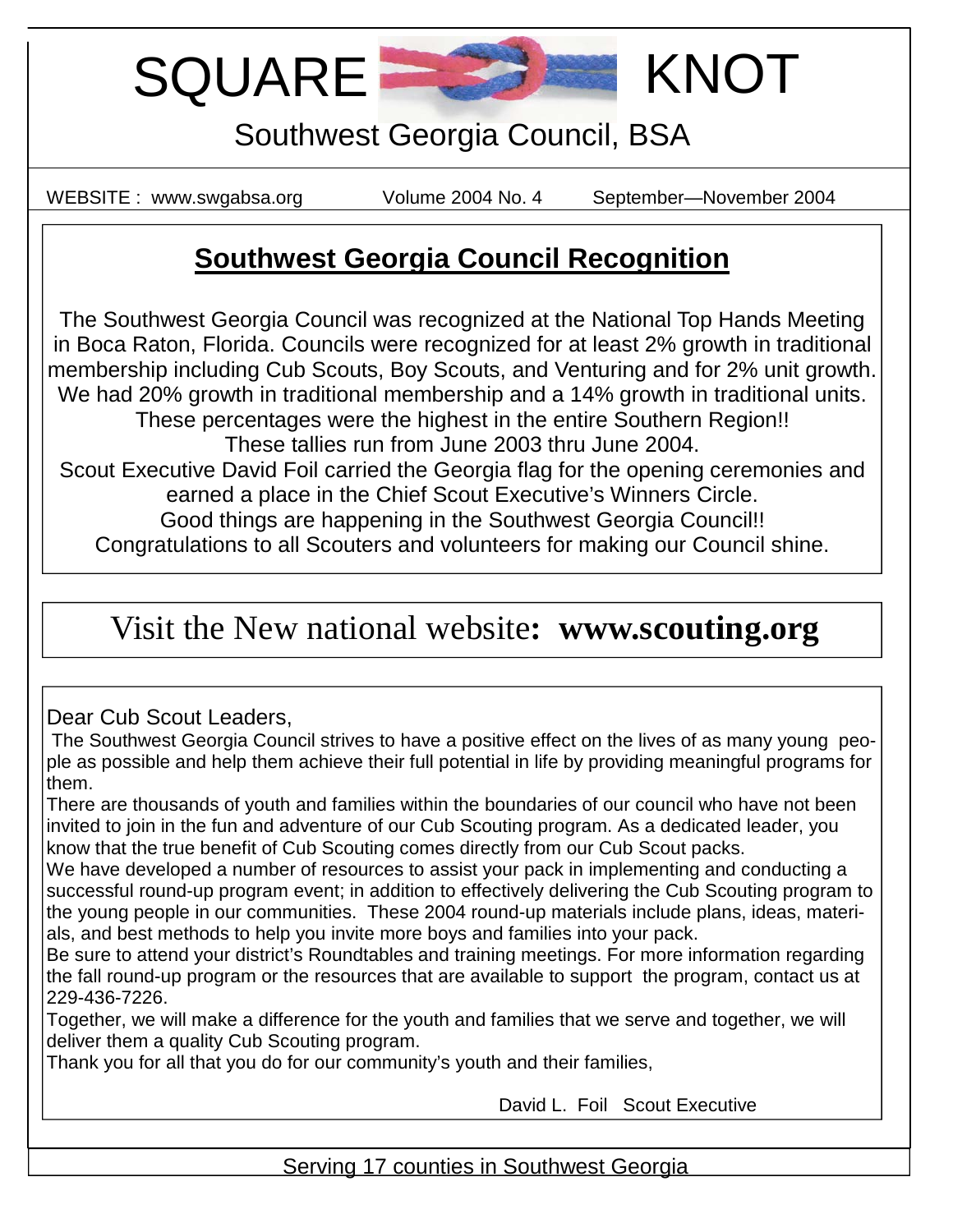#### 2004 COUNCIL OFFICERS

Dr. Carl Hancock - President Benny Hall - Council Commissioner Asst. Chaplain David Foil - Scout Executive Secretary of Board Bruce Shearer - Past-President Joe Abernathy - National Council Rep. Eley Frazier - V. P. of Manpower Jim Womack - V.P. of Finance Vicki Cirone - V.P. of Membership Sam Thompson - V.P. of Camping John Cirone - V. P. of Administration Steve Lunsford - V.P. of Properties Joe Najjar - V.P. of Training Joel McDowell - Treasurer Greg Fullerton - Legal Council and V.P. of Endowment Robert Kelley - Chaplain Patsy Martin - V. P. Marketing

#### **OCTOBER**

- 2 University of Scouting Cub Leader Pow Wow
- 7 Executive Board Meeting Albany Urology 6:30 pm
- 8-10 Akela Cub
- 12 Wildgame Dinner
- 16 Jamboree on the Air
- 22-24 Akela Cub
- 29-31 Outdoor Leader Skills

#### NOVEMBER

- 4 Executive Com. Mtg 6:30 Albany Urology Clinic
- 10 Popcorn Orders Due
- 12-14 Webelos Ree
- 19-21 Merit Badge Weekend
- 19-20 Popcorn Pickup
- 25—26 Thanksgiving

# ROUNDTABLES

All unit leaders ( new and old ) are encouraged to attend their district roundtables. This is THE place to find out what is happening in your district. Come and join us for fellowship, planning, and sharing of ideas. ACHEWON: Ed's Truck Stop in Sylvester (Eat supper with the gang) 2nd Thursday AGUILA: Institutional First Baptist Church 1410 N. Slappey Albany, Georgia 2nd Tuesday THRONATEESKA: Leslie Men's Club, Leslie, Georgia 7:00 pm 3rd Thursday This is your invitation to join us—-see you in September.

### *NOTES FROM THE COMMISIONER*

Put your Scouting knowledge to work!! Experienced Scouters can serve as a Unit Commissioner with packs, troops or crews. A Unit Commissioner works with 1-3 units to assist with planning, meetings, and activities. The Commissioner reports on the health of the unit and helps troubleshoot any problems that may arise.

If you are interested, please contact me @229- 439-1354, email: blhcph@aol.com or call the scout service center: 229-436-7226 Your support is greatly appreciated.

**Bennie Hall Council Commissioner** *We need 20 commissioners!!!!*

#### **CAMPING NOTES**

- All units using Camp Osborn must obtain a Camp Osborn Use Permit from the council office. This permit PLUS a Tour Permit must be filed 1 week in advance.The council office has the permit and it is online.
- TOUR PERMITS are for the protection of YOU and YOUR BOYS. Must be filed with the council office 2 weeks prior to trip. They are required for ALL overnight trips and ALL daytrips outside of county residence. They are NOT required for local in-town day field trips. The tour permit must completed on both front and back of the permit. If you are ever in doubt of whether you need a tour permit —- fill it out!!!
- The tour permit is available online at the council website: **www.swgabsa.org**

**CALLING ALL TROOP 1 MEMBERS: JOURNEY BACK TO GILWELL!! WOODBADGE REUNION**: Camp Osborn September 25th 5:30 gathering 6:00 dinner \$6.00 for meal Contact scout service center to register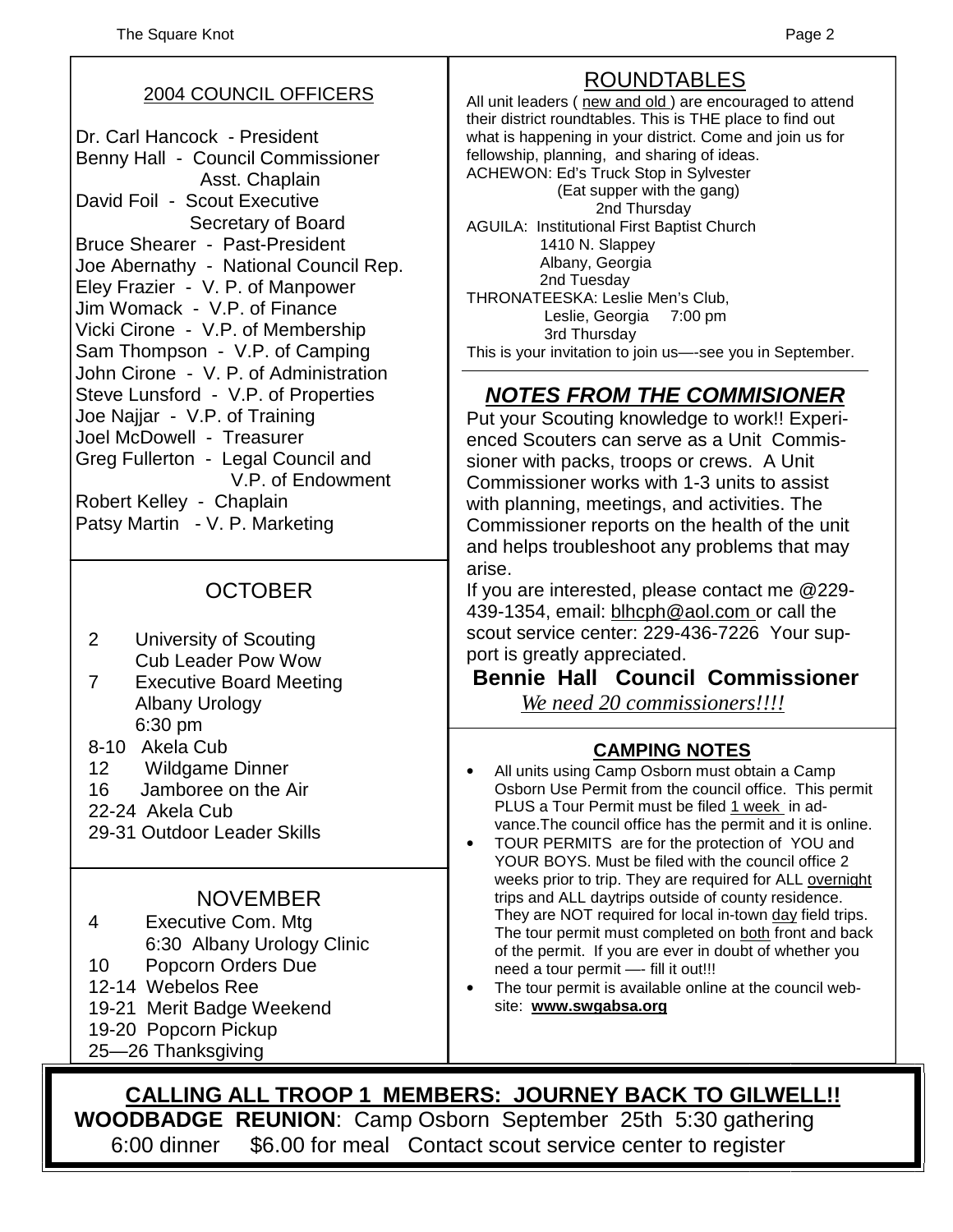| Achewon<br><b>District</b>                                                                                                                                                                                                                                                                                                                                                                          | <u>Aguila</u><br><b>District</b>                                                                                                                                                                                                                                                                                                                                                                                                                                                                                  | <b>Thronateeska</b><br><b>District</b>                                                                                                                                                                                                                                                                        |  |  |  |
|-----------------------------------------------------------------------------------------------------------------------------------------------------------------------------------------------------------------------------------------------------------------------------------------------------------------------------------------------------------------------------------------------------|-------------------------------------------------------------------------------------------------------------------------------------------------------------------------------------------------------------------------------------------------------------------------------------------------------------------------------------------------------------------------------------------------------------------------------------------------------------------------------------------------------------------|---------------------------------------------------------------------------------------------------------------------------------------------------------------------------------------------------------------------------------------------------------------------------------------------------------------|--|--|--|
| District Ch. Vacant<br>District Comm Amy Heidt<br>Program Ch Steve Scott<br>Mbership Ch Tim McRae<br><b>Advancement Ch Pat Atwater</b><br><b>Training Ch Paul Sumner</b><br>Camping Ch. Larry Gray<br>Finance Ch Butch Jenkins<br>Exp/Venturing Jeff Scott<br>Rndtable Com. Lynn Scott<br>Professional<br>David L. Foil                                                                             | Dist. Ch. Ritchey Marbury<br>Dist. Comm. Vernice Canty<br>Program Ch. Jeff Morrow<br>Mbership Ch Art Shoemaker<br><b>Advancement Ch Keith Pry</b><br>Training Ch Joe Najjar<br><b>Activities Ch Lisa Foil</b><br>Camping Ch Jim Forsyth<br>Finance Ch VACANT<br>Ex/Venturing VACANT<br>RndTable Com Jan. Abernathy<br>Professional<br>David Wilson                                                                                                                                                                | District Ch Mike Greene<br>Dist. Comm. Bo Slenker<br>Dist. VC Alan Webb<br>Dist. VC Skeeter Daniel<br>A D Comm. Joseph Jones<br>Advance. Ch Ben Andrews<br><b>Activities Ch Michele Lingefelt</b><br>Finance Ch Wallace Mays<br><b>Professional Michael Adkins</b>                                            |  |  |  |
| September<br><b>Commissioner Mtg</b><br>9<br>Roundtable 7:00 pm<br>Ed's Truck Stop<br>13 District Com Mtg Key 3<br>7:00 pm Ed's Truck Stop<br>18 Cub Leader Specific<br>Trng Troop 61 Hut<br>$9:00$ am<br>October<br>District Com Mtg. Key 3<br>13<br>7:00 pm<br>14 Commissioner Mtg<br>Roundtable<br>November<br>10 District Com Mtg 7:00 pm<br>11 Commissioner Mtg<br>Roundtable 7:00 pm          | September<br>14 Roundtable<br><b>Cub Leader Fast Start</b><br>7:00 First Institutional Bap-<br>tist Church<br>18 Cub Leader Specific<br>Training 9:30 St. Theresa<br><b>Catholic Church</b><br>28 District Com Mtg.<br><b>First Institutional Church</b><br>October<br><b>Commissioner Mtg 6:30</b><br>5<br>Roundtable 7:00 pm<br><b>Cub Scout Fast Start</b><br>16 Cub Scout Leader Specific<br>Training 9:30 am if needed<br>26 Key 3 Mtg<br>November<br>Roundtable 7:00 pm<br>9<br>23 District Com Mtg 5:30 pm | September<br>9<br>District Mtg.<br>16 Roundtable/ Cub Leader<br><b>Fast Start</b><br>18 Cub Scout Leader Specific<br>Training 9:00 am<br>Leslie Men's Club<br>October<br>21 Roundtable 7:00 pm<br><b>Cub Leader Fast Start</b><br>November<br>11 District Committee Mtg<br>$7:00$ pm<br>18 Roundtable 7:00 pm |  |  |  |
| BOY SCOUT GOD AND COUNTRY<br>Boy Scout Troop 15 and St. Paul's Episcopal Church in Albany, are offering an opportunity for<br>scouts to earn the Boy Scout God and Country Award. The classes will be held in November and<br>January. The times of the classes will be decided on at a later date. The awards will be presented<br>on Scout Sunday in February 2005. For more information contact: |                                                                                                                                                                                                                                                                                                                                                                                                                                                                                                                   |                                                                                                                                                                                                                                                                                                               |  |  |  |

Ned Newcomb<sup>439-2633</sup>